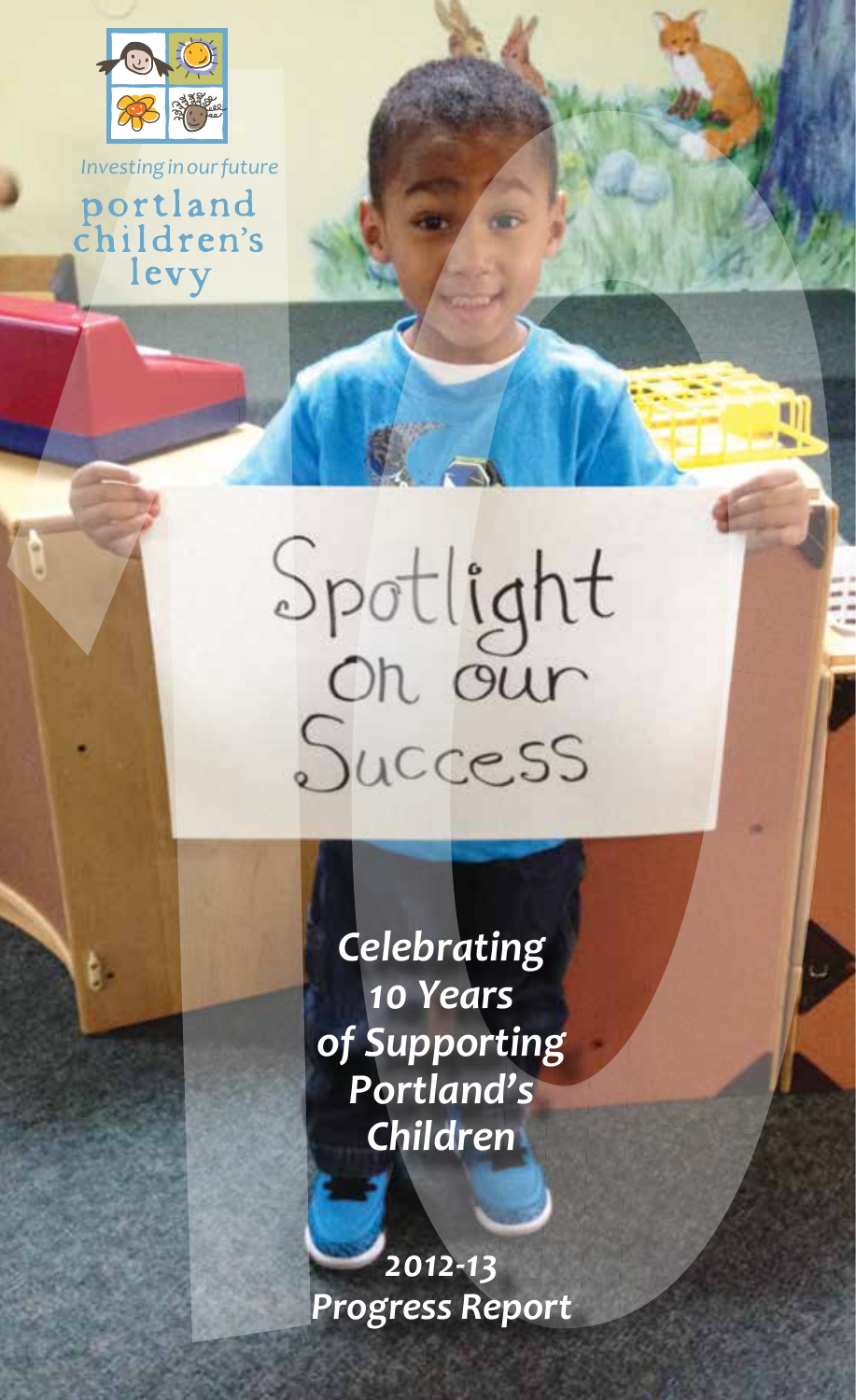

**[www.portlandchildrenslevy.org](http://www.portlandchildrenslevy.org%20%20%20)  Follow us on Facebook**

# *Dear Portlander,*

In 2002, I could not have imagined the effect that the Portland Children's Levy would have on the health of the city's families and the city itself.

For youngsters, we have provided a smoother route to kindergarten; for older students, safe and high-quality after-school and mentoring programs; for foster care children, strong community connections and assistance as they transition into adulthood; for stressed families struggling with violence, respite care and parenting classes. And beginning in July, the Levy

launches a new program focus area of hunger relief by offering healthy and nutritious meals to hungry children.

The Levy has accomplished this through building strong partnerships with scores of social service organizations, forging important relationships with foundations, schools and other key stakeholders, and believing that all children should have the opportunity to succeed.

Over the years I have been heartened that Portlanders have overwhelmingly renewed the Levy — in 2008 and again in Spring 2013. Annual audits, citizen oversight, and a 5-percent cap on administrative expenses allow us to funnel 95 cents of every dollar to proven programs making a difference to Portland's youth.

*10 years of sustained, meaningful and positive change for children*

The first decade of the Portland Children's Levy has been inspiring, made possible because of the critical role you have played. We look forward to the coming years, working together toward a safer and stronger city for all of us.



Dan Saltzman Portland City Commissioner Chair, Portland Children's Levy Allocation Committee dan@portlandoregon.gov





*Investing in our future* portland children's levy

# *Celebrating 10 years of supporting Portland's children*

Portland Children's Levy · 319 SW Washington St., Suite 415 · Portland, OR 97204 · 503-823-2936

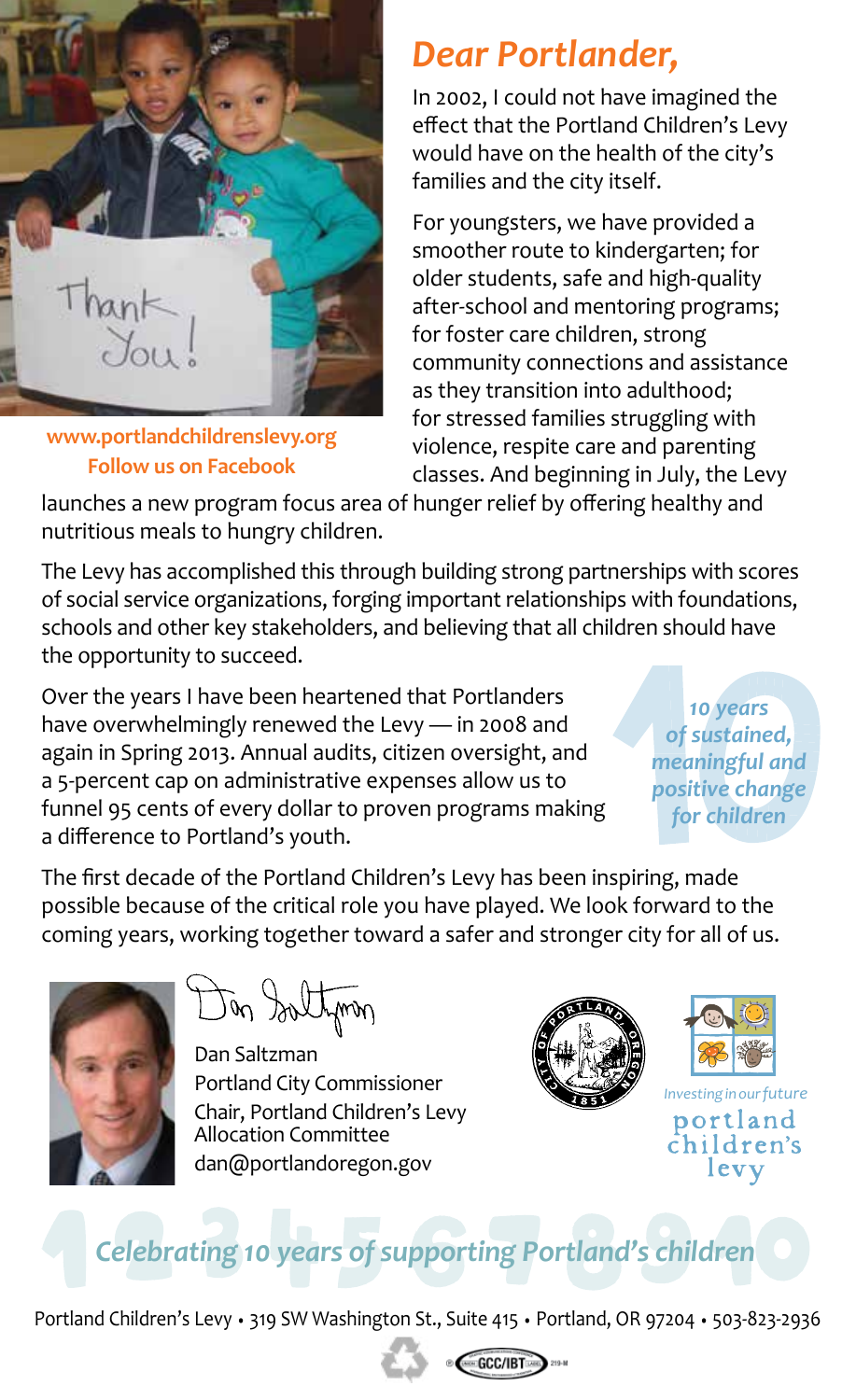# *Our First 10 Years*

In 2002, Portlanders rallied behind a new idea: making children a priority through programs that give them a healthy start in life, and provide

*10 years of funding successful programs*

resources so they can experience success through high school and beyond.

During the past 10 years, voters have done just that by overwhelmingly supporting the Levy again in 2008 and 2013. We have reached tens of thousands of children through nearly \$100 million invested in cost-effective, proven programs that build healthy families and a stronger city. We're proud of each child's success story and excited about those yet to be written in the years ahead.



# **Early Childhood**



# **After School and Mentoring**

**Child Abuse Prevention and Intervention**

### **Foster Care**

**Hunger Relief (starting July 2014)**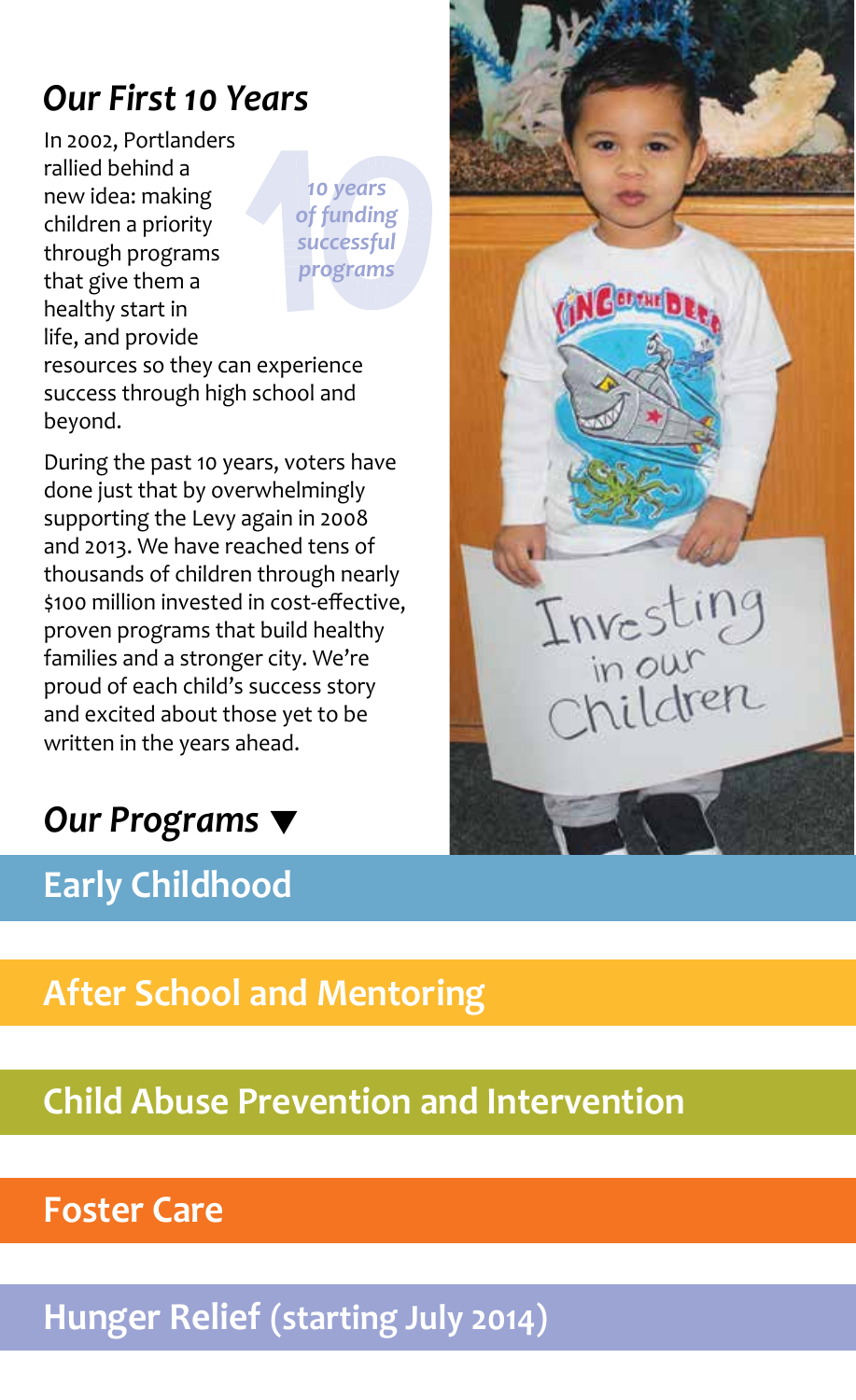



Early Childhood programs are linked with better reasoning and language skills and with healthy social and emotional development.

In PCL programs that measure these outcomes:

- Of the 536 children who were screened in meeting development milestones, 88 percent were meeting key milestones.
- 99 percent of children were not removed from their preschool setting because of behavioral problems at childcare centers with access to Levy-funded mental health consultants.
- 94 percent of parents demonstrated positive parent-child interactions.
- 96 percent of parents reported using positive parenting practices.

Portland Children's Levy is created by city voters in Fall 2002 as the "Portland Children's Investment Fund"

Initial investments are made in 61 programs in Early Childhood, After School, Mentoring and Child Abuse Prevention/Intervention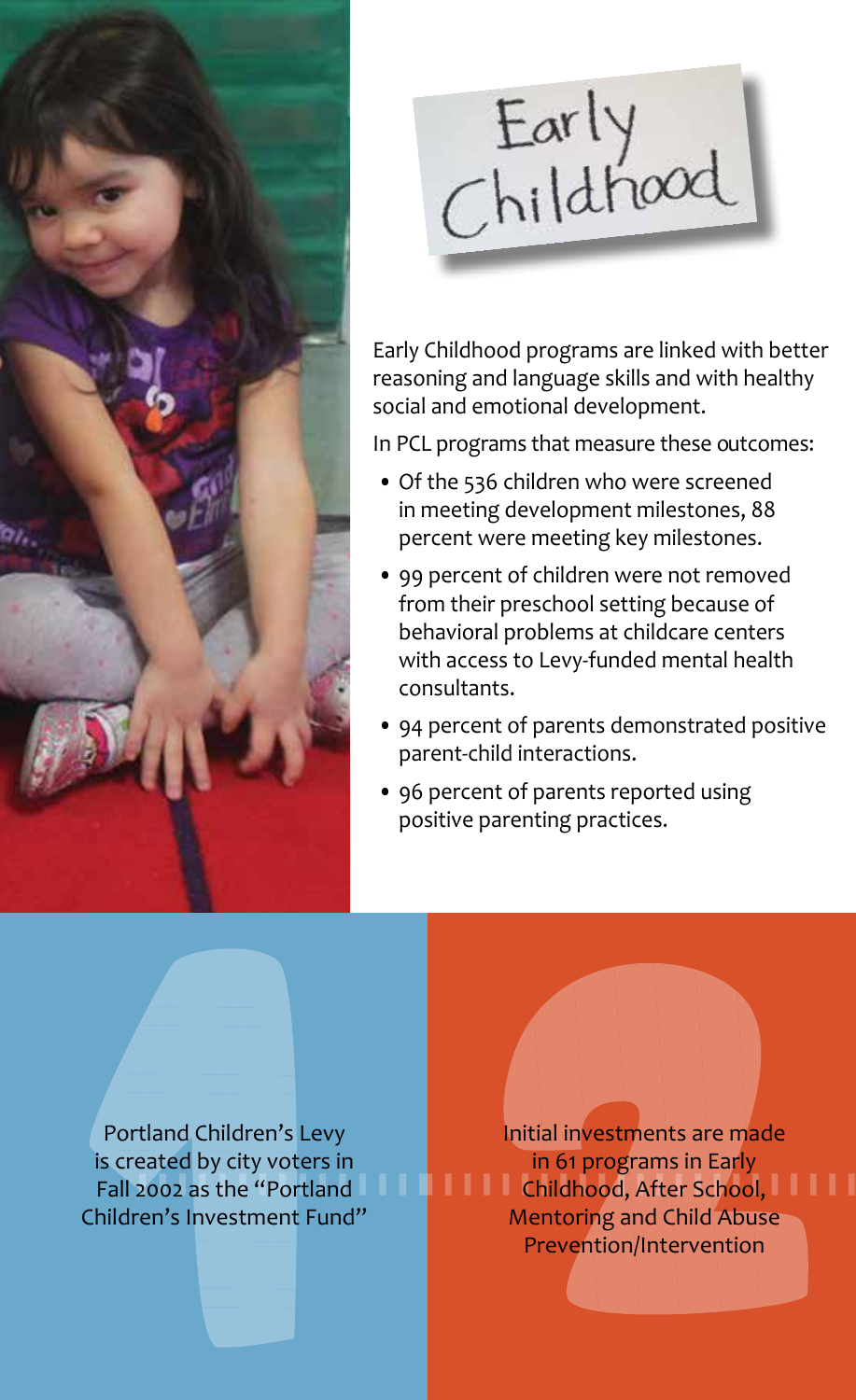



After-School programs provide a safe place for students to learn, have fun and help them stay engaged in school. Mentoring programs offer role models and one-to-one adult support to increase social and academic skills.

In PCL programs that measure these outcomes:

- 72 percent attended school at least 90 percent of the time.
- 71 percent who were suspended or expelled the previous year received fewer or no referrals last school year.
- 88 percent improved their attitude toward/ connection to school.
- 78 percent increased or maintained high self confidence.

A \$3 million "Leverage Fund" is created to match public dollars with private ones to sustain and expand programs for Portland children

The Levy joins with Meyer Memorial Trust, Schnitzer Care Foundation, Paul C. Allen Family Foundation and others in Leverage Fund partnerships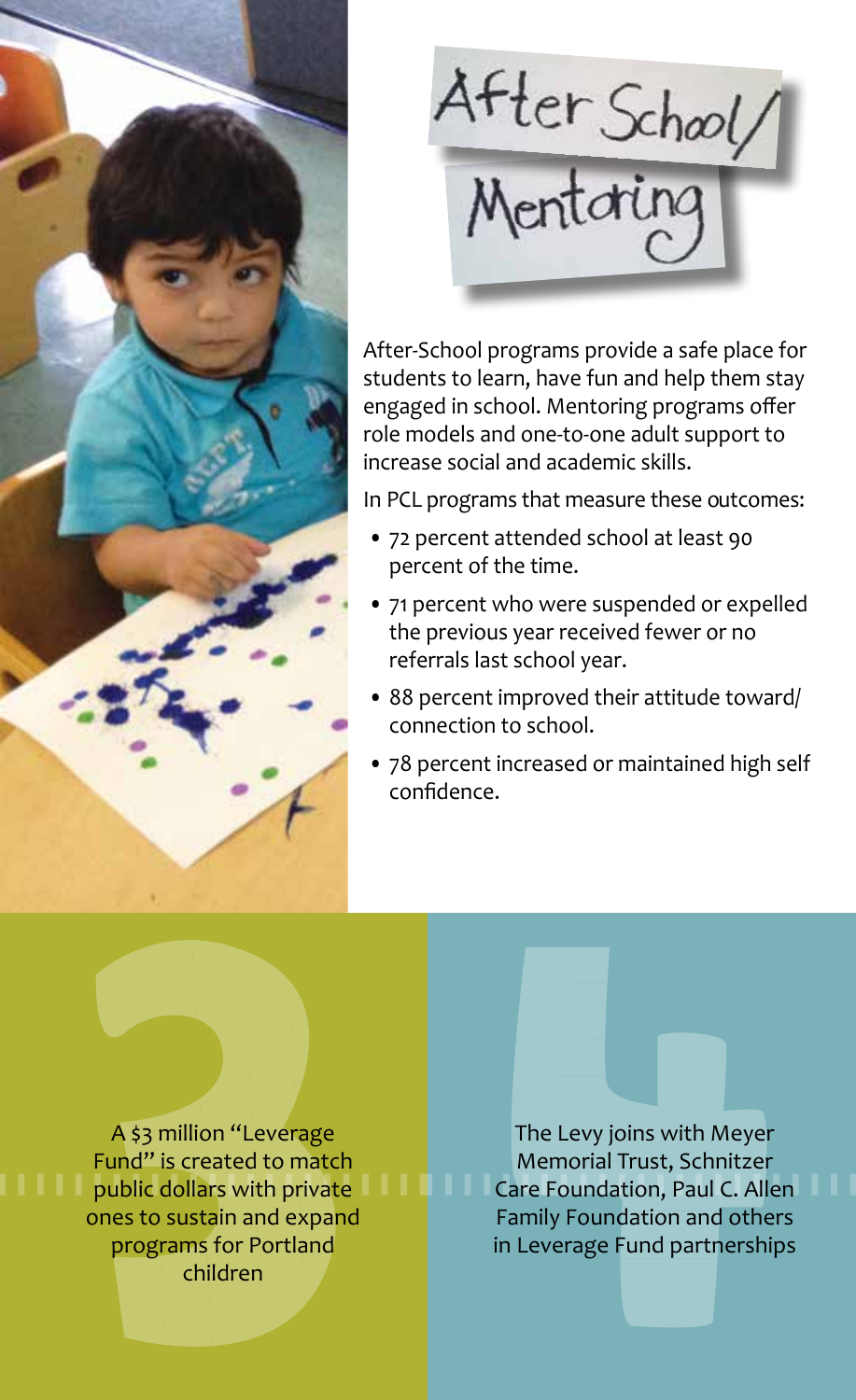

# Child Abuse

# Intervention

Child Abuse Prevention/Intervention programs provide stability and resiliency in stressed families.

In PCL programs that measure these outcomes:

- 91 percent of parents increased their knowledge of child development and/or managing child behavior.
- Multnomah County Child Abuse Hotline received no substantiated reports of child abuse for 94 percent of families within six months of completing services.
- 86 percent of parents demonstrated improved parent-child interactions.
- 84 percent of parents increased their access to/use of social supports.

Levy programs are reaching more than 15,000 children and their families each year

In Fall 2008, Portland voters overwhelmingly renew the Levy for another five years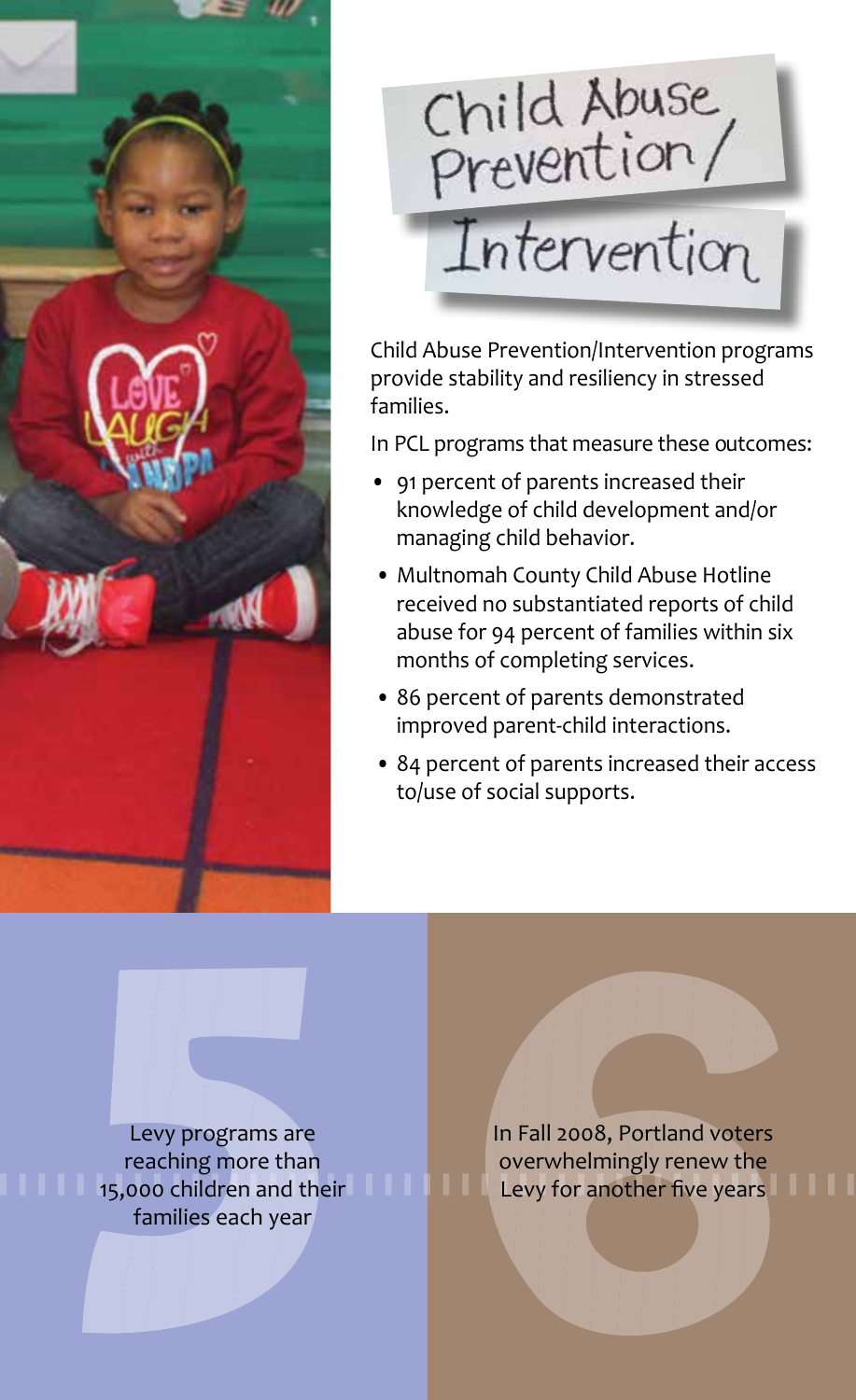



Foster Care programs reach the city's most vulnerable children by providing a wide array of services that support their well-being and development.

In PCL programs that measure these outcomes:

- 88 percent improved their school behavior/ academic success.
- 89 percent improved their school stability.
- 91 percent of birth parents improved their parenting skills.
- 97 percent of families had no further substantiated reports of child abuse within six months of reuniting with their children.

We officially change our name to the Portland Children's Levy to more accurately reflect who we are

In 2009-10, the Levy begins a new funding area: helping children in foster care succeed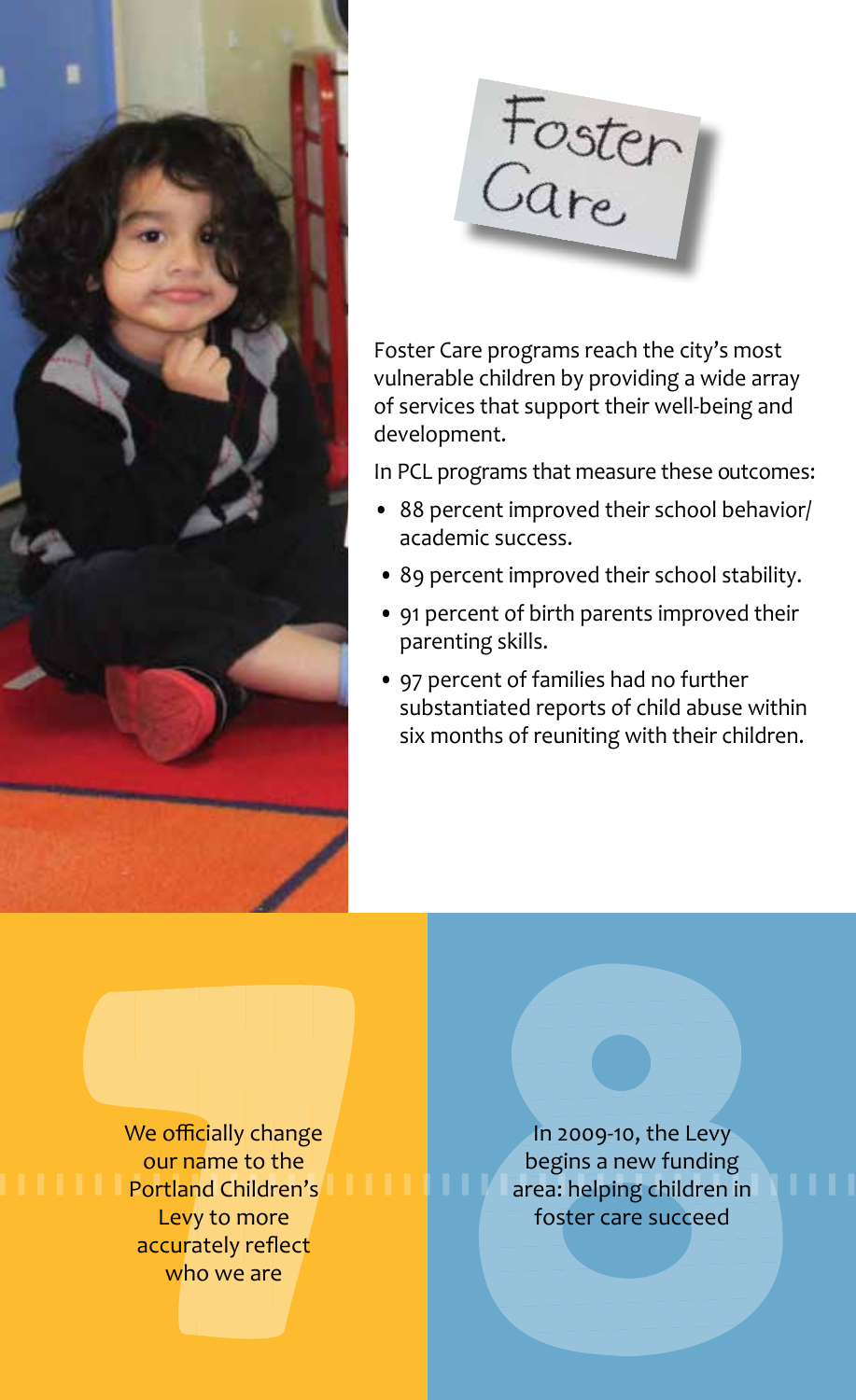

Hunger<br>Relief

We don't believe any child in our city should go hungry. And yet, hunger is a problem **New focus on Hunger Relief beginning in July 2014**

that affects too many of Portland's kids with an average 12,000 eating from an emergency food box each month.

Children who are hungry, or worried about where or when their next meal is coming, can't learn or retain complicated facts. Hunger stunts healthy growth and makes children susceptible to illness. Hungry kids are also at a higher risk for behavioral problems.

PCL hunger relief programs will provide nutritious and healthy meals to mitigate hunger's devastating effects on a child's health and well-being.

During our first 10 years, the Levy annually reached an average 13,000 children with proven, cost-effective programs

In Spring 2013, Portlanders again overwhelmingly renew the Levy and a sixth investment area is added: relieving childhood hunger, to begin July 2014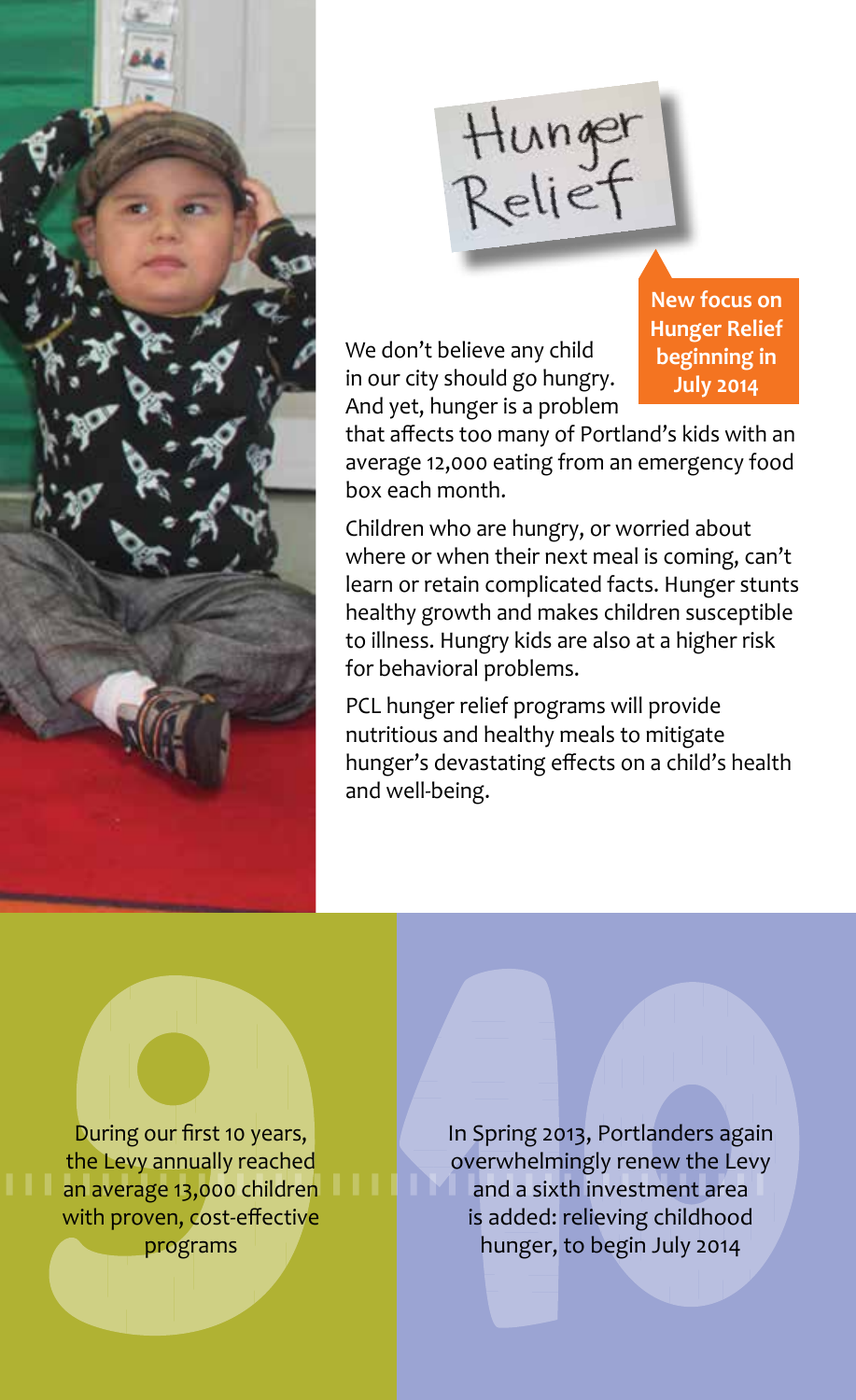# **Making Children a Priority Since 2002**



*10 years of investing in Portland's children*

\* A detailed breakdown of Portland Children's Levy demographics, including numbers of children served by city Zip Code, can be found on the Portland Children's Levy website: www.portlandchildrenslevy.org

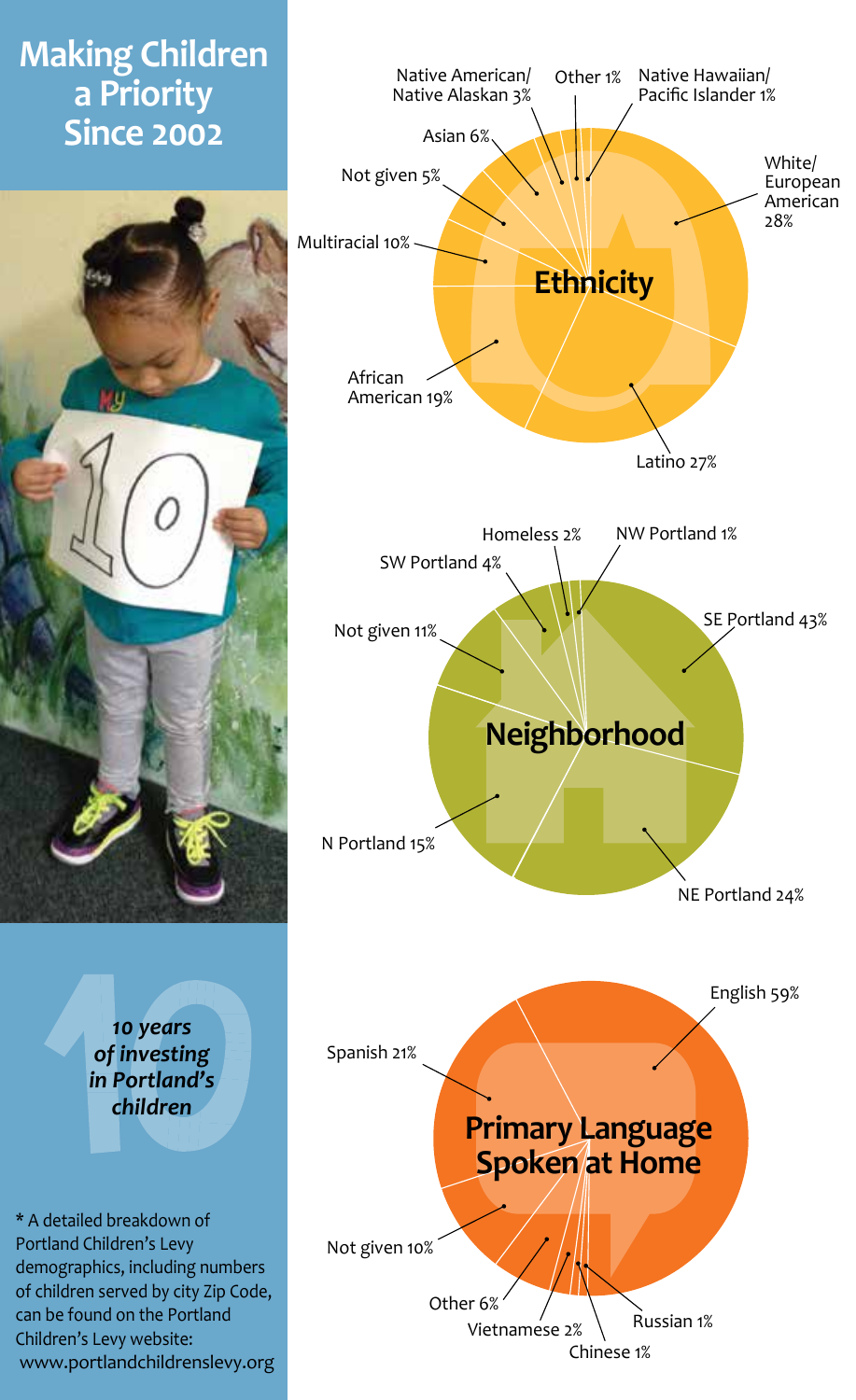

The white boxes on the map represent Levyfunded programs located throughout the city. Not shown are dozens of sites for childcare providers, Head Start and Early Head Start locales and homes of children receiving home-based services.

*10 years of serving Portland's families City of throughout Portlandthe city* e.<br>Se

Allocation Committee

# **Stewards of Your Tax Dollars**

The Portland Children's Levy is overseen by a five-member Allocation Committee that meets publicly to make funding decisions. It is composed of one Portland City Commissioner, one Multnomah County Commissioner and three citizen members appointed by the City, County and Portland Business Alliance respectively.

#### **Current Members:**

Dan Saltzman Portland City Commissioner Allocation Committee Chair

Marissa Madrigal Multnomah County Commission Chair

Julie S. Young Youth advocate and community volunteer

Serena Stoudamire-Wesley Early childhood advocate and community volunteer

Mitch Hornecker Executive VP/Chief Legal Officer Howard S. Wright/Balfour Beatty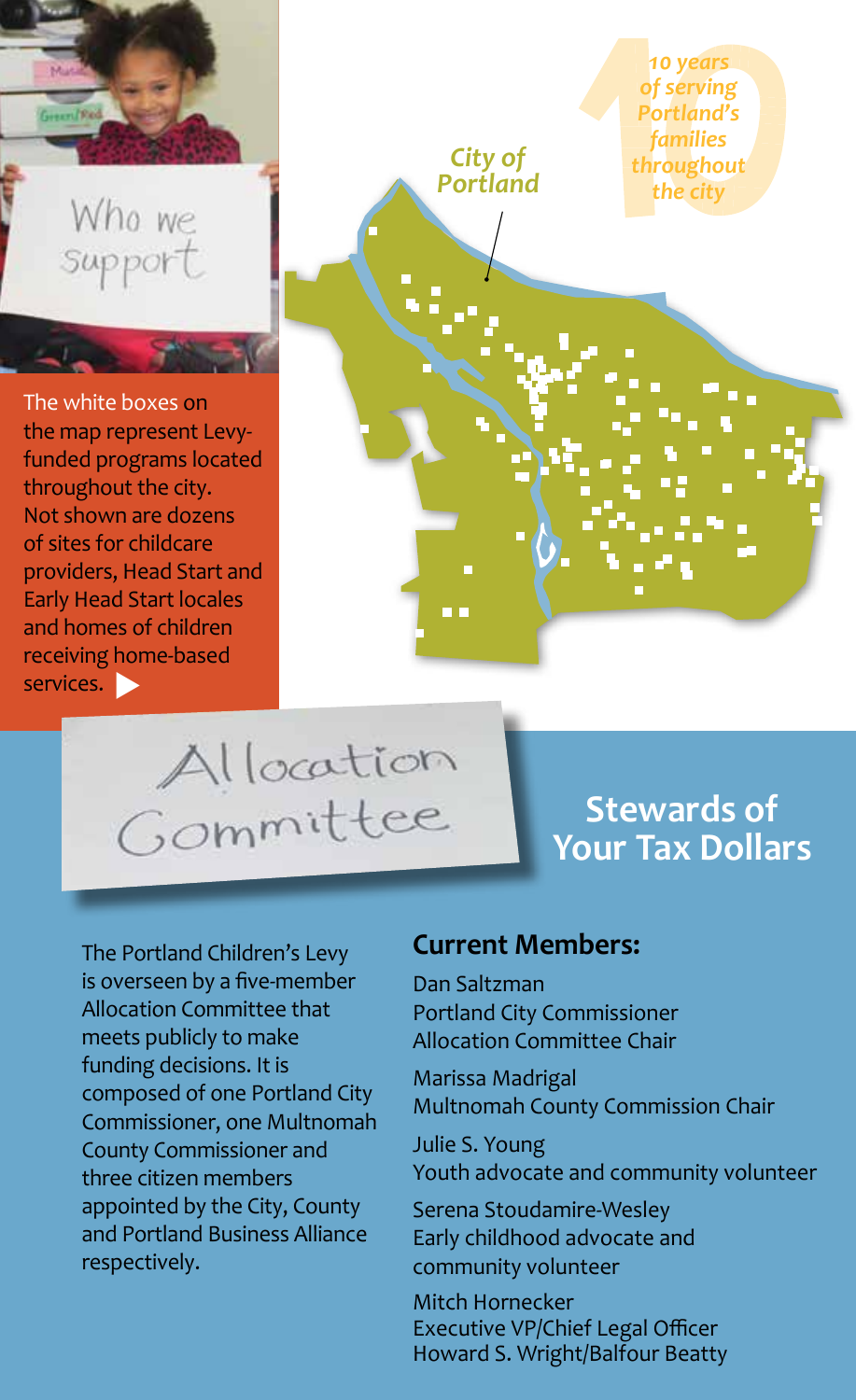

*10 years of making sound investments for our most vulnerable residents*

# **Wisely Investing Tax Dollars**



#### **Portland Children's Levy ~ July 1, 2012 - June 30, 2013 Revenues**

| <b>Total</b>                              | \$11,039,569 |  |
|-------------------------------------------|--------------|--|
| Accrued from July 1, 2003 - June 30, 2012 | 1,015,885    |  |
| Earned in FY 2012-2013                    | \$10,023,684 |  |
|                                           |              |  |

#### **Investments and Commitments**

| Program Investments, FY 2012-2013     |                 |
|---------------------------------------|-----------------|
| Early Childhood                       | \$<br>2,715,168 |
| After School                          | 2,000,766       |
| Child Abuse Prevention & Intervention | 1,616,776       |
| <b>Foster Care</b>                    | 1,169,011       |
| Mentoring                             | 1,011,701       |
| Leverage Fund                         | 447,364         |
| Administration, FY 2012 - 2013        | \$<br>539,051   |
| Encumbered Funds, FY 2012 - 2013      | 1,539,732       |
| <b>Total</b>                          | 11,039,569      |

City homeowners support the Levy through a property tax of about \$60 a year for a home with an assessed value of \$150,000. The most recent audit completed in February 2014 by independent auditor McDonald Jacobs, PC found that administrative expenses were less than 5 percent of revenues, were necessary and proper and all grant disbursements were properly documented and in accordance with approved budgets.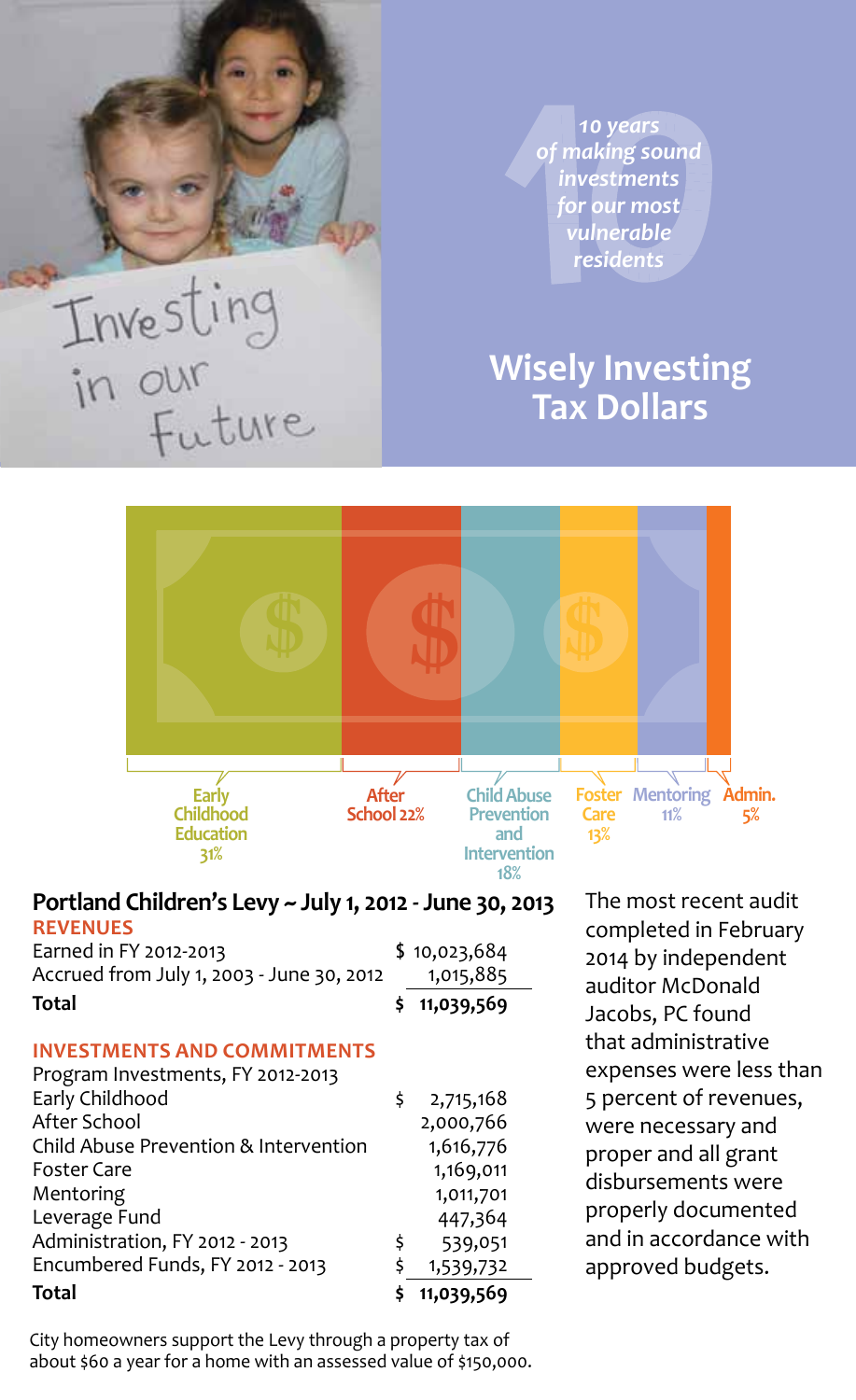**During the past 10 years, Portlanders have said "yes" to giving hope and opportunity to our children.**

**IN UPLIE CHARL** 

*10 years of believing that all children should have the opportunity to succeed*

# *Thanks to your support:*

- **12,000** of our most vulnerable children and families received services.
- More than **1,600** parents participated in classes or home visiting services focused on children's development, behavior, health and safety.
- More than **4,700** hours of respite care were provided for parents of young children at risk of abuse and neglect.
- About **800** children received childcare while their mothers received help at the Gateway Center for Domestic Violence Services.
- More than **5,300** students participated in school and community-based afterschool programs in all five city school districts: Portland, David Douglas, Parkrose, Centennial and Reynolds.
- Nearly **1,700** students participated in mentoring programs.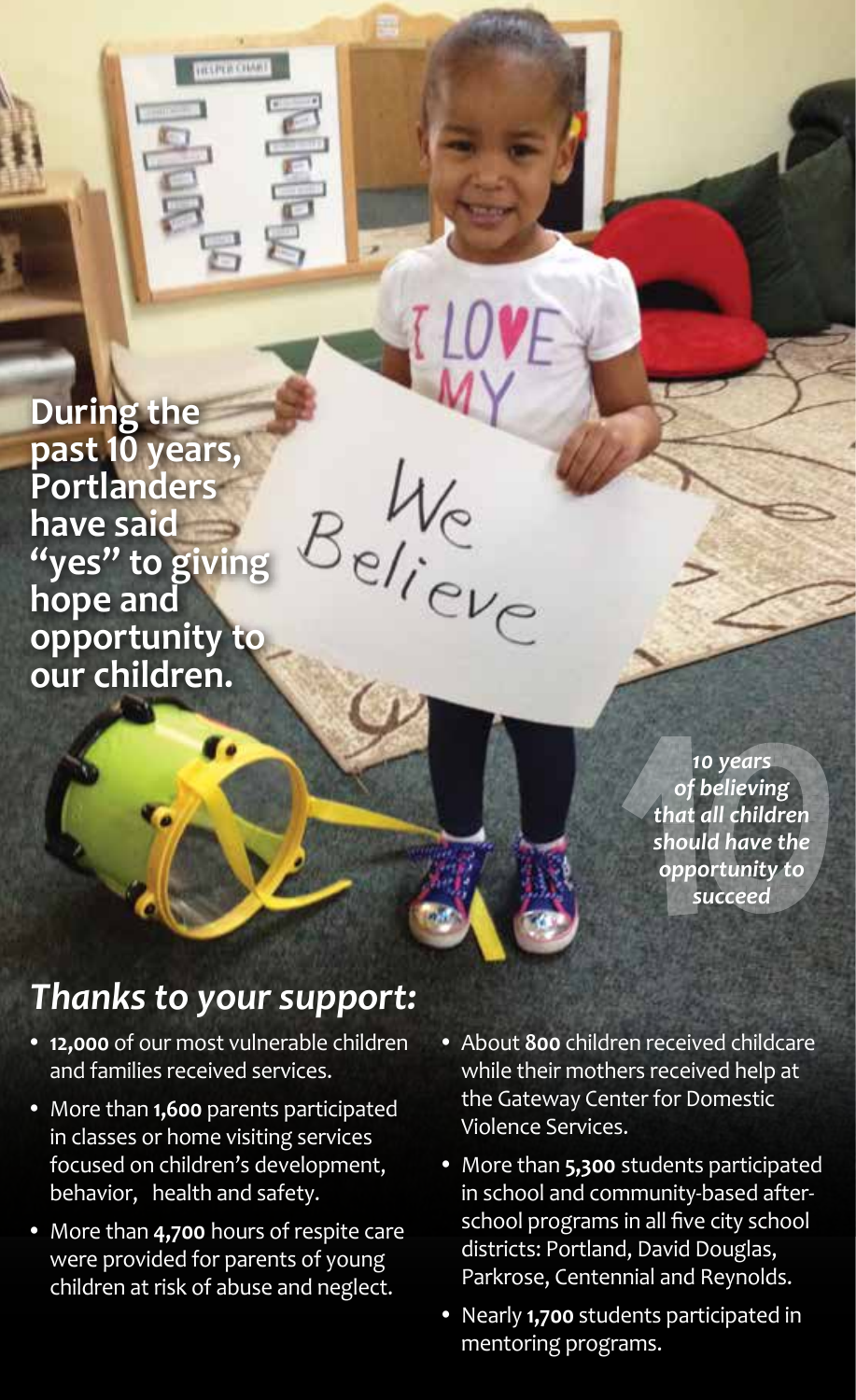#### **2012-2013 Investments**

#### **Early Childhood Programs**

**Albina Early Head Start** Early Head Start classroom and home-based Early Head Start services; N, NE, SE Portland.

**Friendly House Preschool > Subsidized** preschool for children from low-income families; NW Portland.

**Hacienda CDC** Home-visit child development services with families in Hacienda locations; N, NE Portland.

**Immigrant & Refugee Community Organization** Mome-visit child development services with immigrants & refugees; citywide.

**Impact Northwest** Home-visit child development services and kindergarten transition services; NE, SE Portland.

**Latino Network** Early literacy services with Latino families focusing on pre-kindergarten children and their parents; E Portland.

**Morrison Child & Family Services** Mental health consultation, parenting education, child mental health outpatient services with 10 childcare sites & preschools; citywide.

**Morrison Child & Family Services**  Listos Para Aprender **Matchell** Home-visit child development services with Latino families; citywide.

**Mt. Hood Community College Head Start** Early Head Start classroombased and home-based services; East Portland.

**Neighborhood House Early Oregon Pre-Kindergarten** Home-based services modeled after Early Head Start; N, NW, SW Portland.

**Neighborhood House Child Care Improvement Project Quality** improvement and support for in-home childcare providers; SE, SW Portland.

**Peninsula Children's Center** Childcare quality and affordability for children from low-income families; N, NE Portland.

**Portland Public Schools Head Start** Three extended-day Head Start classrooms; SE Portland.

> *A special Thank You to the children at Albina Early Head Start who appear in this report*



#### **After-School Programs**

**Boys & Girls Clubs of Portland Metropolitan Area** After-school program and mental health counseling at Club sites; N, NE, outer SE Portland.

**Chess for Success** After-school chess program at five schools; outer NE, SE Portland.

**Camp Fire USA Portland Metro Council** After-school academic, recreation and service learning program at three elementary schools; outer SE Portland.

**Ethos Music Center** > After-school music education program at seven schools for students in grades 2-8; N, NE Portland.

**Friendly House** > After-school program for homeless children attending school in NW Portland.

**Girls Inc. of Northwest Oregon** After-school program for girls focused on youth development at six schools for students ages 8-15; citywide.

**Immigrant & Refugee Community Organization** After-school program, family services and parent education for immigrants/refugees for students in grades 5-8; SE Portland.

**Impact Northwest > SUN Community** School program for children at Whitman Elementary School and Franklin High School; SE Portland.

**Impact Northwest > Urban** Opportunities program to prepare at-risk youth with accredited workforce employment training and job readiness skills; N, NE, SE Portland.

*10 years of partnering with hundreds of organizations helping children*

**Impact Northwest** After-school science program at SUN Community Schools in Portland; citywide.

**Metropolitan Family Service** SUN Community School program at Glenfair Elementary and Parklane Elementary; outer NE, SE Portland.

**NAYA Family Center** Academic support, cultural and sports after-school program for Native American/Native Alaskan students ages 5-18; citywide.

**Neighborhood House** > SUN Community School program at Jackson Middle School; SW Portland.

**Northwest Family Services** > Afterschool program for Latino youth at five schools; N, SE Portland.

**Open Meadow > After-school** program offering tutoring, advocacy and leadership training at Madison, Franklin and Roosevelt high schools for 9th and 10th graders.

**Saturday Academy > After-school** enrichment programs at 12 schools in grades 1-8; N,NE, SE Portland.

**Self Enhancement, Inc.** After-school academic and enrichment services for children in grades 6-8, focused on African-American youth; N, NE Portland.